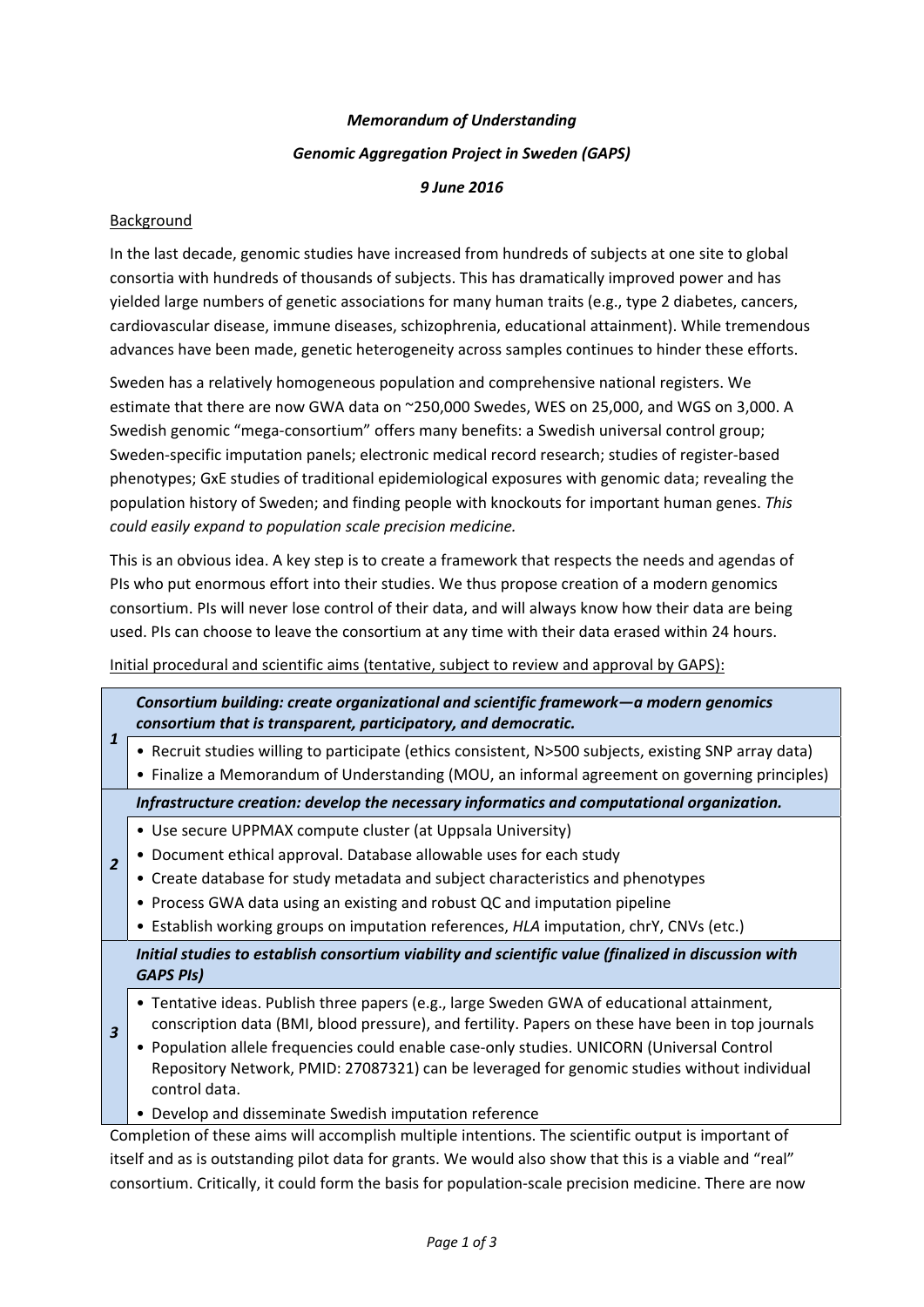similar large studies in progress in the US, UK, Denmark, Finland, Estonia, and Iceland. With some organization and cooperative spirit, Sweden could improve on the work of all of these studies.

## Basic expectations

This MOU describes the basic expectations of participants. Many are now familiar with genomics consortia. The usual rules and key expectations for members are straightforward. There are four basic rules:

- 1. "treat others as you would like to be treated"
- 2. "no surprises"
- 3. "don't use other people's data against them to gain a competitive advantage"
- 4. "no direct competition on the core purpose of the consortium".

If you participate in GAPS, you are free to participate in other consortia. As with the "no surprises" rule, just let people know.

### Governance

The intention is that this will be a transparent, participatory, and democratic organization. We will have regular meetings/teleconferences. Study PIs (one per group) will form a management team to guide activities.

#### Data control and data security

UPPMAX (Uppsala Multidisciplinary Center for Advanced Computational Science) is Uppsala University's high‐performance compute resource for large‐scale storage and genomic computing. UPPMAX is part of the Swedish National Infrastructure for Computing. We propose a secure part of UPPMAX for GAPS.

A limited set of GAPS analysts will be able to access the genomic data. Who these people are and what they are doing will be transparent. With funding, we intend that these individuals would be employed directly by GAPS and will do genomic analyses for GAPS investigators.

The basic control of data shared with GAPS will be codified with a Data Transfer Agreement (DTA). A DTA is a legal and binding contract between UPPMAX and the PI's institution. It controls how the data shared with GAPS data can and cannot be used. It will contain a critical provision – if a PI chooses to leave GAPS, all data that were shared will be erased within 24 hours.

### Data processing

Upon sharing of uncleaned/raw genomic data, it will be processed using the "ricopili" pipeline developed by the Psychiatric Genomics Consortium. The author of "ricopili" is Dr. Stephan Ripke of Charité Universitätsmedizin Berlin, and he is a collaborator on this project. Following standardized quality control, the data will be imputed to the best current reference. Participating studies will get back their own cleaned and imputed data that can be used for whatever purpose they choose. Data from all participating studies will be aggregated for GAPS analyses.

### Analyses

There will be an initial set of analyses that will be agreed upon by GAPS management team. After GAPS gets established, any PI or group member can propose a GAPS analysis. Analysis plans should be approved by the PIs prior to initiating studies involving their samples. Proposals will be circulated to the relevant PIs in advance of conducting the analyses and should be returned with any comments